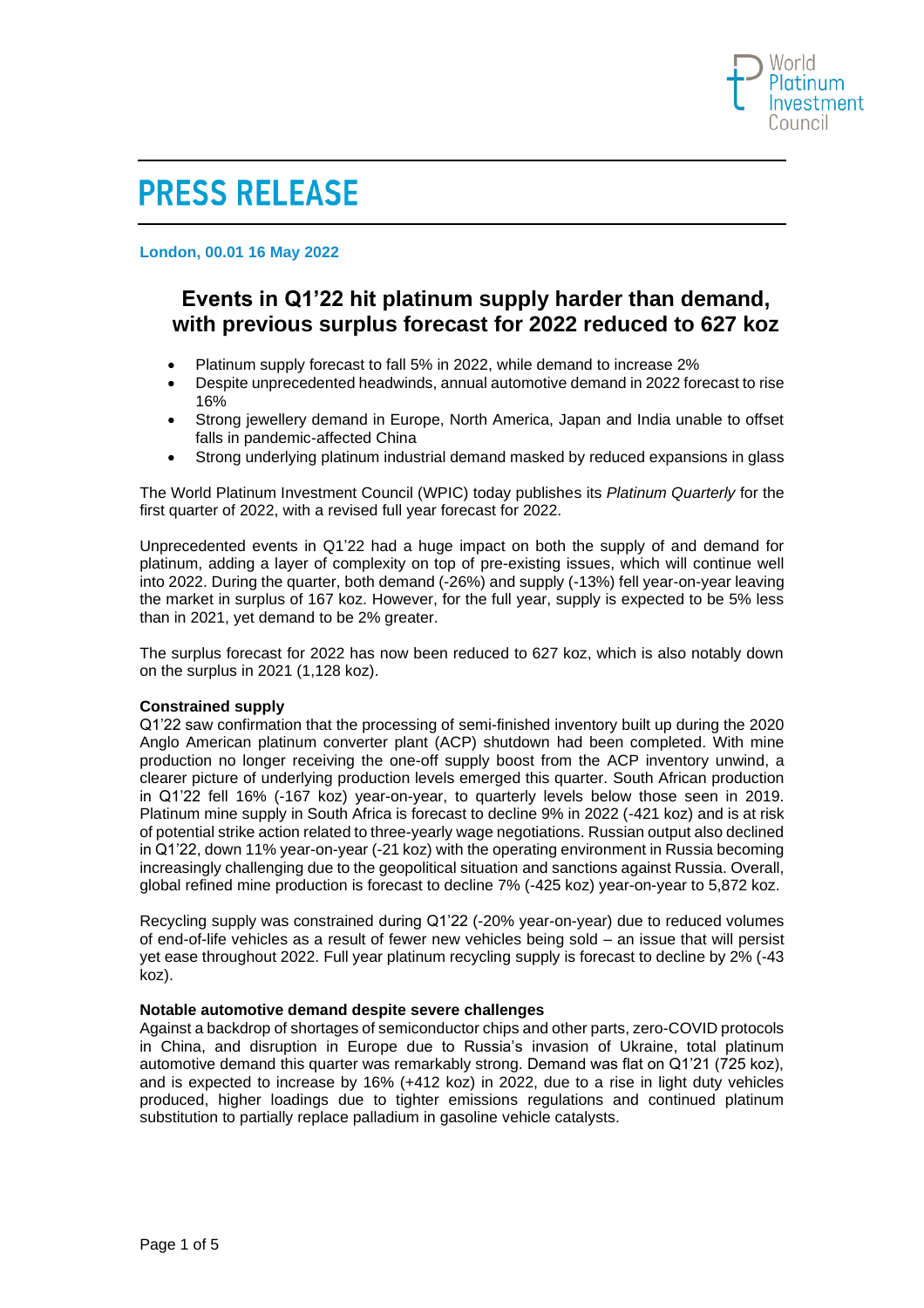

# **Jewellery demand rises in all regions except China**

A jump in the number of weddings, price-led gains from gold in bridal and further growth for luxury brands saw platinum jewellery demand rise in Europe and North America in Q1'22 – a trend which is forecast to continue throughout the year. Jewellery demand also grew in Japan, albeit from a low base. In India, platinum jewellery demand rose in Q1'22, with fabrication expected to grow to a record high in 2022.

However, this could not offset a fall in jewellery demand in China, where platinum fabrication fell by 36% year-on-year in Q1'22, partly due to the negative impact of the Omicron outbreak. Sales are expected to gradually pick up in the second half of the year as the pandemic-related impact is expected to ease. Overall global platinum jewellery demand declined by 9% (-42 koz) year-on-year in Q1'22, and is forecast to decline 2% (-37 koz) to 1,886 koz in 2022.

# **Underlying industrial demand above 2019 levels**

Petroleum demand in Q1'22 rose by 21% (+8 koz) year-on-year, especially in Europe and North America, where refining output had picked up considerably as the recovery from COVID continued. Similarly, as health service utilisation is recovering towards pre-pandemic levels, demand for platinum in the medical sector was up by 15% (+8 koz). Both sectors are forecast to see demand growth in 2022.

Meanwhile, platinum glass demand fell 56% (-179 koz) year-on-year in Q1 22 as expected. This seemingly dramatic drop was due to unusually high demand in Q1'21, as significant investment in new plant capacity was completed and plants were commissioned. This reduced requirement from the glass sector was a significant factor in overall industrial demand falling by 25% (-175 koz) in Q1'22 year-on-year, and the forecast of a 16% decline in 2022, albeit that 2022 industrial demand is still expected to be the third strongest year on record.

#### **Investment demand affected by yen weakness and ETF liquidations**

Bar and coin demand increased from 21 koz in Q1'21 to 60 koz in Q1'22. However, despite particularly strong demand in North America, global demand growth was limited by US dollar price strength sustained by a significant subsequent weakening in the yen which drove local platinum prices to their highest since May last year and which encouraged profit-taking among Japanese investors. This trend is expected to continue into the next quarter, with global bar and coin demand for the full year forecast to decline by 23%.

For ETFs, liquidations in Q1'22 stemmed primarily from one European ETF issuer and were contrary to investors' finding hard assets attractive due to surging inflationary worries and elevated geopolitical and economic uncertainties. A modest inflow in ETF holdings over the remainder of this year is forecast, resulting in a 50 koz full-year outflow.

#### **Paul Wilson, CEO of the World Platinum Investment Council** commented:

"At the start of Q1'22, most regions were at various stages of a post-COVID economic recovery. However, Russia's invasion of Ukraine at the end of February sent shockwaves through the markets, which will be felt for months and years to come. This new layer of complexity, on top of existing COVID-related factors and operational challenges, will add to the wider markets' volatility.

"With the backlog of semi-finished inventory built up during the 2020 Anglo American Platinum converter plant (ACP) outages now processed, we are left with the stark reality that South African production is actually below where it was in 2019. This, combined with a massive drop in recycled material, points to constrained supply for the coming months, as demand continues to grow.

"While the cost of the tragic war in Ukraine will not be known for some time, the potential indirect impact it could have on platinum is considerable. Security-of-supply concerns, particularly for palladium have arisen in the wake of Russia's invasion of Ukraine and given Russia's importance to the global supplies of mined palladium and, to a much lesser extent, platinum.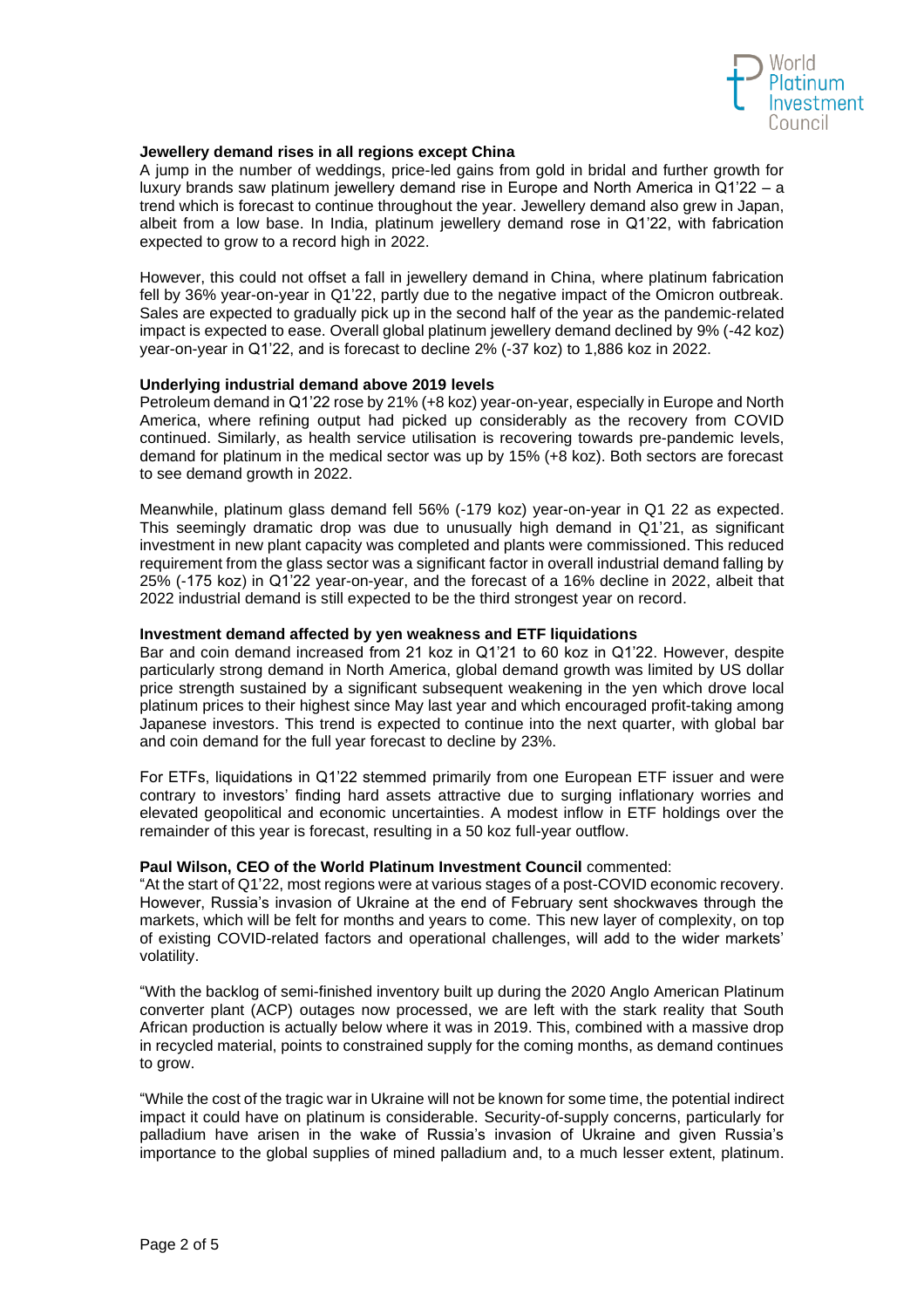

This could increase platinum for palladium substitution efforts and modify the procurement and inventory management strategies of a wide range of market participants.

"In addition to decarbonisation, security of energy supply for all Governments is now a far greater issue than it was. The role of green hydrogen in reducing European gas imports could drive a strategic acceleration of electrolyser construction, which would benefit platinum directly but also support the infrastructure needed for broad-based commercial adoption of FCEVs. Investors looking for green opportunities are becoming increasingly aware of platinum's key strategic role in unlocking hydrogen's crucial contribution to achieving global net zero targets; being used in both electrolysers to produce green hydrogen and in hydrogen fuel cells."

| Platinum Supply-demand Balance (koz)            | 2019       | 2020  | 2021   | 2022f  | 20<br>/2020<br>Growth % | 20221/2021<br>Growth % |        | Q1 2021 Q4 2021 Q1 2022 |        |
|-------------------------------------------------|------------|-------|--------|--------|-------------------------|------------------------|--------|-------------------------|--------|
| <b>SUPPLY</b>                                   |            |       |        |        |                         |                        |        |                         |        |
| <b>Refined Production</b>                       | 6,075      | 4,989 | 6,297  | 5,872  | 26%                     | $-7%$                  | 1,465  | 1,695                   | 1,279  |
| South Africa                                    | 4,374      | 3,298 | 4,678  | 4,258  | 42%                     | $-9%$                  | 1,028  | 1,274                   | 861    |
| Zimbabw e                                       | 458        | 448   | 485    | 465    | 8%                      | $-4%$                  | 118    | 127                     | 121    |
| North America                                   | 356        | 337   | 273    | 333    | $-19%$                  | 22%                    | 83     | 64                      | 84     |
| Russia                                          | 716        | 704   | 652    | 611    | $-7%$                   | $-6%$                  | 184    | 178                     | 163    |
| Other                                           | 170        | 202   | 208    | 205    | 3%                      | $-1%$                  | 52     | 52                      | 51     |
| Increase (-)/Decrease (+) in Producer Inventory | $+2$       | -84   | -93    | $+0$   | <b>N/A</b>              | ΝA                     | $-29$  | -39                     | $+0$   |
| <b>Total Mining Supply</b>                      | 6,077      | 4,906 | 6,204  | 5,872  | 26%                     | -5%                    | 1,435  | 1,656                   | 1,279  |
| Recycling                                       | 2,136      | 1,930 | 1,953  | 1,909  | 1%                      | $-2%$                  | 518    | 453                     | 415    |
| Autocatalyst                                    | 1,590      | 1,442 | 1,464  | 1,418  | 2%                      | $-3%$                  | 384    | 333                     | 299    |
| Jew ellery                                      | 476        | 422   | 422    | 422    | 0%                      | 0%                     | 118    | 102                     | 99     |
| Industrial                                      | 69         | 66    | 67     | 69     | 1%                      | 3%                     | 16     | 17                      | 17     |
| <b>Total Supply</b>                             | 8,213      | 6,836 | 8,156  | 7,781  | 19%                     | $-5%$                  | 1,953  | 2,109                   | 1,695  |
|                                                 |            |       |        |        |                         |                        |        |                         |        |
| <b>DEM AND</b>                                  |            |       |        |        |                         |                        |        |                         |        |
| Automotive                                      | 2,869      | 2,402 | 2,643  | 3,055  | 10%                     | 16%                    | 724    | 680                     | 725    |
| Autocatalyst                                    | 2,869      | 2,402 | 2,643  | 3,055  | 10%                     | 16%                    | 724    | 680                     | 725    |
| Non-road                                        | $\ddagger$ | Ť     | Ť      | Ť      | $\ddagger$              | Ť                      | t      | $\ddagger$              | t      |
| Jewellery                                       | 2,099      | 1,820 | 1,923  | 1,886  | 6%                      | $-2%$                  | 479    | 499                     | 437    |
|                                                 |            |       |        |        |                         |                        |        |                         |        |
| Industrial                                      | 2,127      | 1,978 | 2,508  | 2,109  | 27%                     | $-16%$                 | 707    | 624                     | 533    |
| Chemical                                        | 694        | 596   | 688    | 613    | 15%                     | $-11%$                 | 119    | 200                     | 111    |
| Petroleum                                       | 219        | 109   | 172    | 193    | 58%                     | 12%                    | 37     | 57                      | 44     |
| Electrical                                      | 144        | 130   | 135    | 127    | 4%                      | $-6%$                  | 33     | 32                      | 30     |
| Glass                                           | 236        | 407   | 715    | 331    | 75%                     | $-54%$                 | 318    | 121                     | 138    |
| Medical                                         | 249        | 235   | 244    | 257    | 4%                      | 5%                     | 57     | 67                      | 65     |
| Other                                           | 584        | 500   | 555    | 588    | 11%                     | 6%                     | 143    | 147                     | 144    |
| Investment                                      | 1,237      | 1,544 | $-45$  | 104    | <b>N/A</b>              | <b>N/A</b>             | 159    | $-108$                  | $-167$ |
| Change in Bars, Coins                           | 266        | 578   | 332    | 254    | $-43%$                  | $-23%$                 | 21     | 95                      | 60     |
| Change in ETF Holdings                          | 991        | 507   | $-238$ | $-50$  | <b>N/A</b>              | N/A                    | 105    | $-155$                  | $-169$ |
| Change in Stocks Held by Exchanges              | $-20$      | 458   | $-139$ | $-100$ | <b>N/A</b>              | N/A                    | 33     | $-48$                   | $-58$  |
| <b>Total Demand</b>                             | 8,331      | 7,743 | 7,029  | 7,155  | $-9%$                   | 2%                     | 2,069  | 1,695                   | 1,528  |
| <b>Balance</b>                                  | $-119$     | -908  | 1,128  | 627    | <b>N/A</b>              | -44%                   | $-116$ | 413                     | 167    |
|                                                 |            |       |        |        |                         |                        |        |                         |        |
| <b>Above Ground Stocks</b>                      | 3,531**    | 2,624 | 3,752  | 4,379  | 43%                     | 17%                    |        |                         |        |

Source: Metals Focus 2019 - 2022

Notes:

- 1. \*\*Above Ground Stocks 3,650 koz as of 31 December 2018 (Metals Focus).
- 2. † Non-road automotive demand is included in autocatalyst demand.

For media requests, please contact Elephant Communications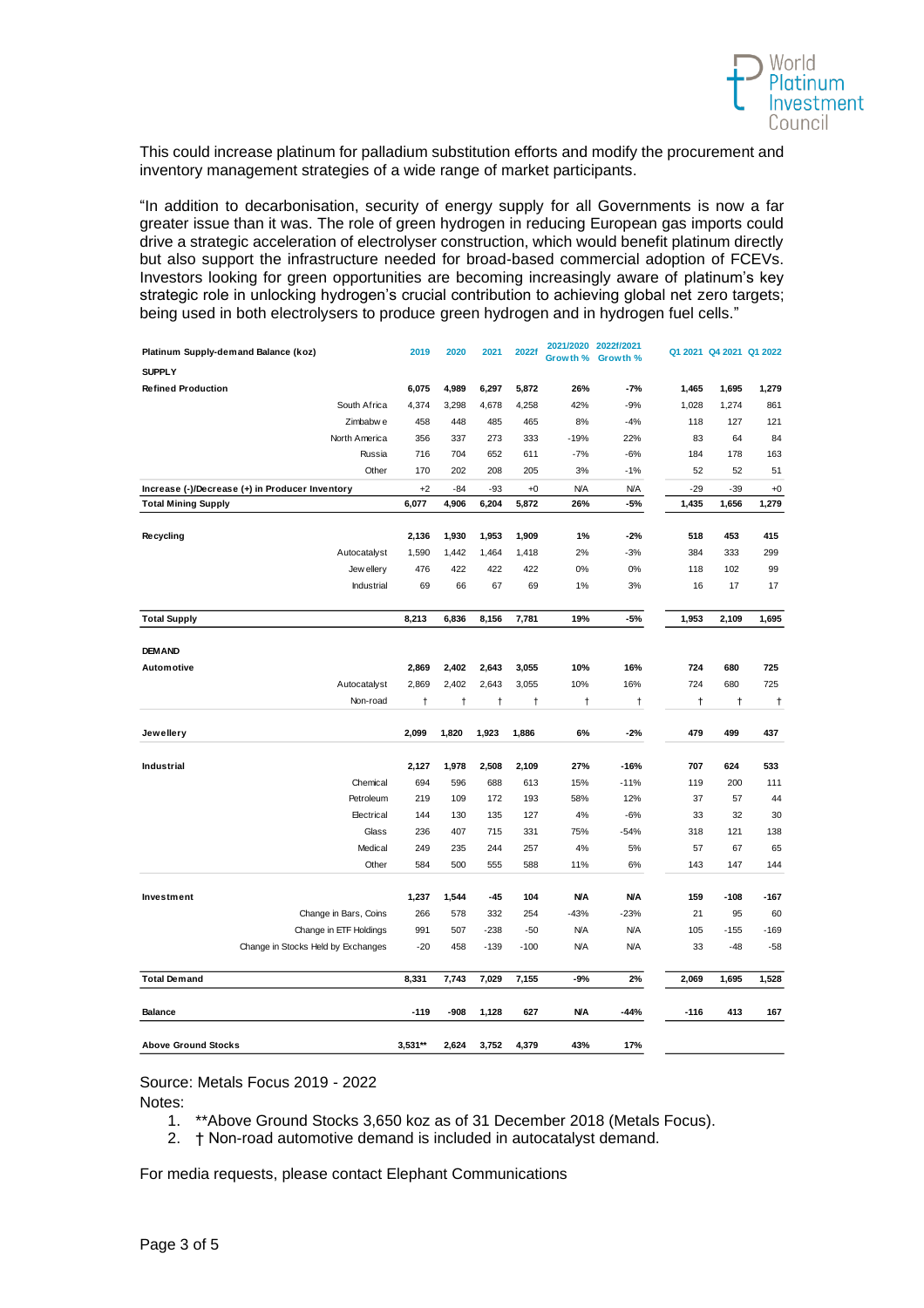

Guy Bellamy / Jim Follett / Charlotte Raisbeck wpic@elephantcommunications.co.uk

ENDS-

# **Notes to Editors:**

# **About Platinum Quarterly**

Platinum Quarterly is the first independent, freely available, quarterly analysis of the global platinum market. Platinum Quarterly is a World Platinum Investment Council publication. It is largely based upon research and detailed analysis commissioned with, and conducted by, Metals Focus, an independent authority on the platinum group metals markets.

# **About the World Platinum Investment Council**

The World Platinum Investment Council Ltd. (WPIC) is a global market authority on physical platinum investment, formed to meet the growing investor demand for objective and reliable platinum market intelligence. WPIC's mission is to stimulate global investor demand for physical platinum through both actionable insights and targeted product development. WPIC was created in 2014 by the leading platinum producers in South Africa. WPIC's members are: Anglo American Platinum, Impala Platinum, Northam Platinum, Royal Bafokeng Platinum, Sedibelo Platinum and Tharisa.

For further information, please visit [www.platinuminvestment.com](http://www.platinuminvestment.com/) 

WPIC's offices are located at: World Platinum Investment Council, Foxglove House, 166 Piccadilly, London, W1J 9EF

# **About Metals Focus**

Metals Focus is one of the world's leading precious metals consultancies. They specialise in research into the global gold, silver, platinum and palladium markets producing regular reports, forecasts and bespoke consultancy. The Metals Focus team, spread across eight jurisdictions, has an exhaustive range of contacts across the world. As such, Metals Focus is dedicated to delivering world-class statistics, analysis and forecasts for the precious metals markets.

For more information go to: [www.metalsfocus.com](http://www.metalsfocus.com/) 

# **About Platinum**

Platinum is one of the rarest metals in the world with distinctive qualities making it highly valued across a number of diverse demand segments. Platinum's unique physical and catalytic properties have established its value in industrial applications. At the same time, its unique precious metal attributes have made it the premier jewellery metal.

Platinum's supply comes from two main sources: primary mining output, and recycling, which typically comes from end-of-life auto catalysts and jewellery recycling. Over the last five years, between 73% and 76% of total annual platinum supply (in refined ounces) has come from primary mining output.

Global demand for platinum is robust and becoming more diverse. There are four core segments of platinum demand: automotive, industrial, jewellery and investment demand.

Platinum demand from autocatalysts has equated to between 31% and 42% of total demand in the last five years. Platinum's diverse non-automotive industrial uses account on average for 28% of total global demand (five-year average). Over the same period, global annual jewellery demand has averaged 28% of total platinum demand. Investment demand is the most variable category over the past five years, ranging between -1% and 20% of total demand (excluding movements in unpublished vaulted investor holdings).